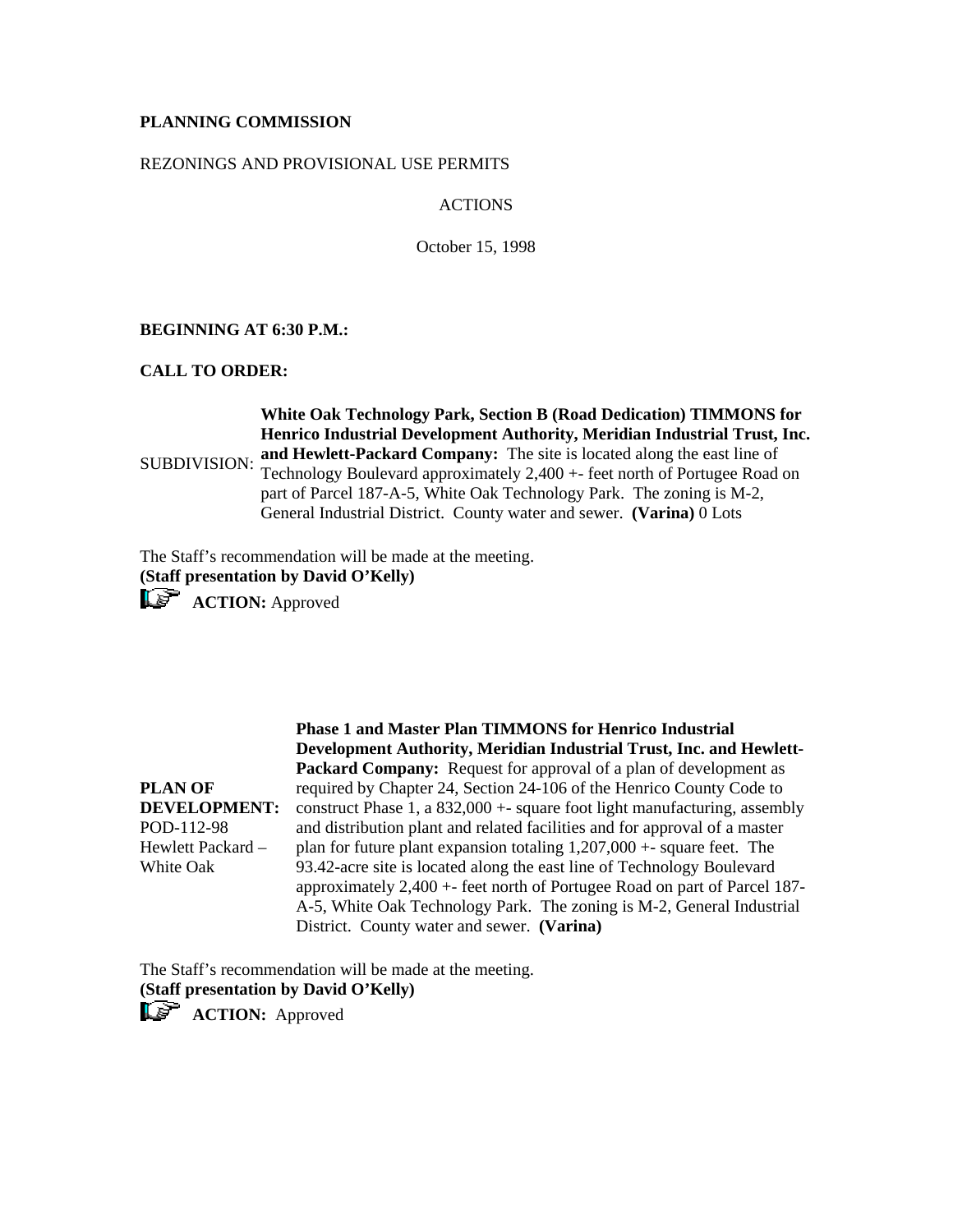## **BEGINNING AT 7:00 P.M.:**

## **REQUESTS FOR DEFERRALS AND WITHDRAWALS:**

AMENDMENT TO CHAPTER 24 (ZONING) OF THE CODE OF THE COUNTY OF HENRICO: An Ordinance to Amend and Reordain Article II entitled "Definitions" to add "Outside storage" in the definitions enumerated in Section 24-3. **(Staff presentation by Allen Webb)**

**ACTION:** Deferred to November 17, 1998

**PLAN OF DEVELOPMENT & SPECIAL EXCEPTION** *(Deferred from the September 22, 1998, Meeting)*

POD-77-98 Park West **LE<sup>T</sup>** ACTION: Deferred to October 27, 1998 **Balzer & Associates, Inc. for D. O. Allen Homes Inc.:** Request for approval of a plan of development and special exception as required by Chapter 24, Sections 24-2, 24-12, 24-13.3 and 24-106 of the Henrico County Code to construct a zero lot line development for seniors with a private non-commercial recreation center. The 23.21-acre site is located on the south line of Hungary Road approximately 150 feet east of Lanver Lane on parcels 49-A-19, 20 and part of parcel 49-A-18. County water and sewer. **(Brookland)**

9. **AMENDED** - A detailed landscaping plan shall be submitted to the Planning Office for review and Planning Commission approval prior to the issuance of any occupancy permits.

11. **AMENDED** - Prior to the installation of the site lighting equipment, a plan including depictions of light spread and intensity diagrams and fixture mounting height details shall be submitted for Planning Office review and Planning Commission approval.

23. The subdivision plat for Park West shall be recorded before any building permits are issued. 24. The developer shall provide fire hydrants as required by the Department of Public Utilities in its approval of the utility plans and contracts.

25. Any necessary off-site drainage easements must be obtained in a form acceptable to the County Attorney prior to final approval of the construction plans by the Department of Public Works.

26. Insurance Services Office (ISO) calculations must be included with the utilities plans and contracts and must be approved by the Department of Public Utilities prior to the issuance of a building permit.

27. Approval of the construction plans by the Department of Public Works does not establish the curb and gutter elevations along the Henrico County maintained right-of-way. The elevations will be set by Henrico County.

28. The developer shall share in the cost of any future signalization of the entrance from this development onto Hungary Road.

(**Staff presentation by Kevin Wilhite)**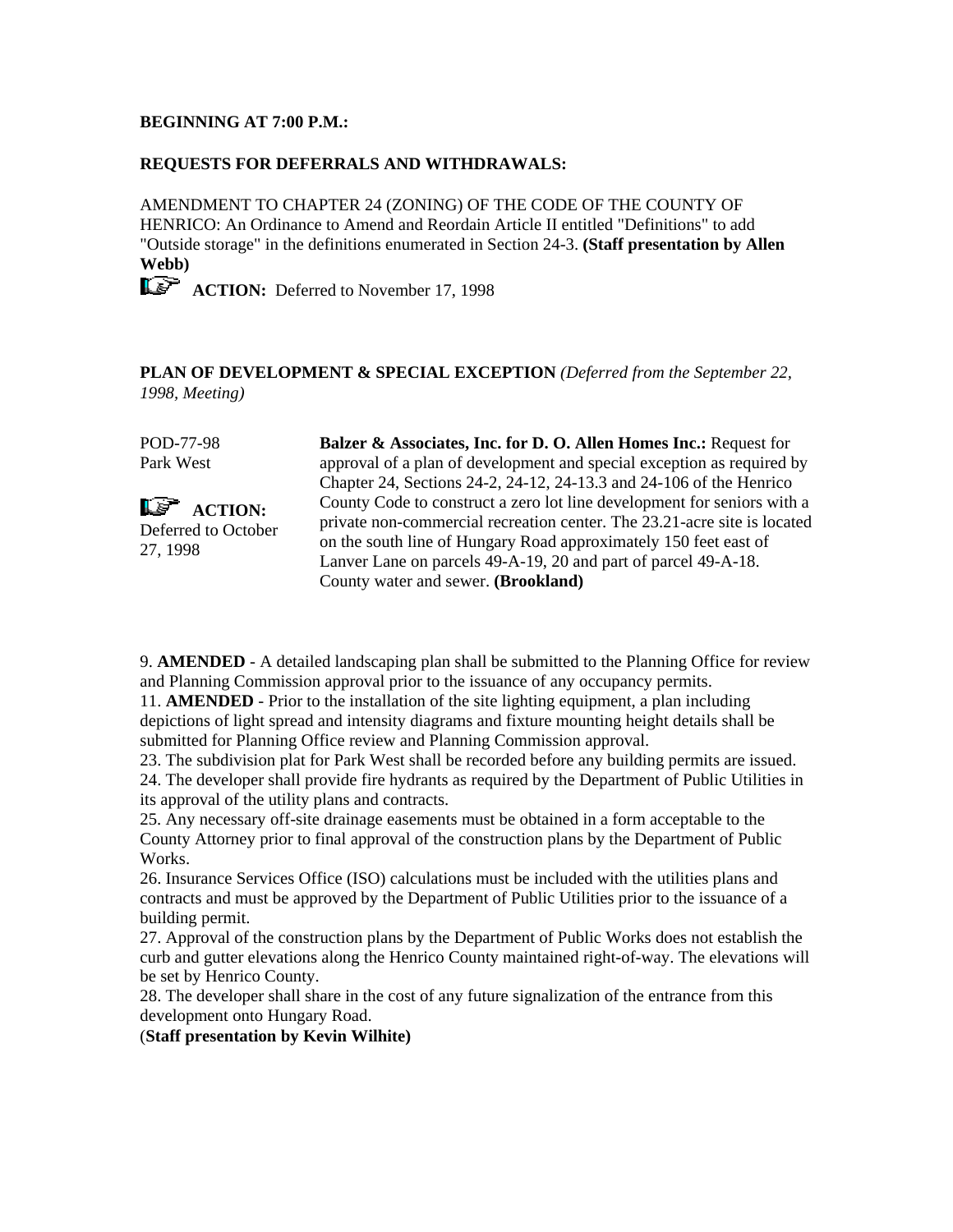## **SUBDIVISION** *(Deferred from the September 22, 1998, Meeting)*

Canterbury on the James (August 1998 Plan)

 $\overline{\mathbb{L}^2}$  ACTION: Deferred to October 27, 1998

**Koontz-Bryant, P.C. for Wilton Development Corporation:** The 19.86-acre site is located on the southwest corner of River Road and Parham Road on parcel125-A-18A. The zoning is R-1, One-Family Residence District. County water and sewer. **(Tuckahoe)** 11 Lots

Prior to requesting recordation, the developer shall furnish a letter from Virginia Power and Commonwealth Gas stating that this proposed development does not conflict with its facilities.

Each lot shall contain at least 25,000 square feet, exclusive of floodplain areas.

The limits and elevation of the 100 year frequency flood shall be conspicuously noted on the plat and construction plans and labeled "Limits of 100 Year Floodplain." Dedicate floodplain as a "Variable Width Drainage & Utility Easement."

The detailed plant list and specifications for the landscaping to be provided within the 25 foot-wide planting strip easement along River Road shall be submitted to the Planning Office for review and approval prior to recordation of the plat.

Any necessary off-site drainage easements must be obtained prior to final approval of the construction plans by the Department of Public Works. **(Staff presentation by Mikel Whitney)**

#### THREE CHOPT:

C-48C-98 **James W. Theobald for The Snyder-Hunt Corp.:** Request to conditionally rezone from A-1 Agricultural District to R-2C, R-3C and R-4C One Family Residence Districts (Conditional), RTHC Residential Townhouse District (Conditional), R-5C, R-5AC and R-6C General Residence Districts (Conditional), O-2C Office District (Conditional), B-2C and B-3C Business Districts (Conditional) and M-1C Light Industrial District (Conditional), Parcels 18-A-11, 26-A-27A (pt), 30-32, 73, 27-A-3A, 5A, 6, 7, 8, 9A, 11 and 10 (pt.), and 37-A-1,10, 11, 12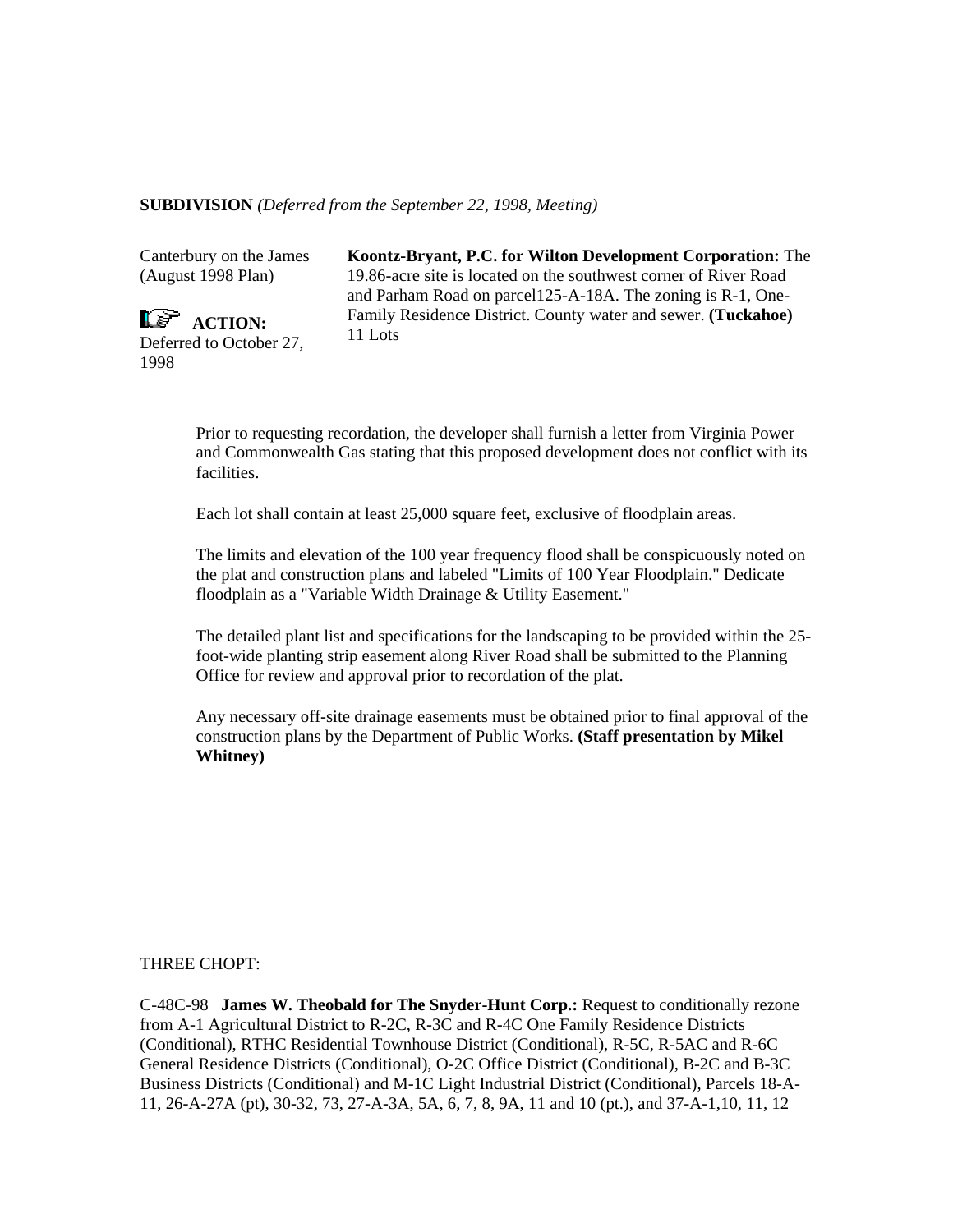(pt.),13 (pt.), containing 425.92 acres located at the southeast corner of the intersection of Shady Grove Road and Nuckols Road. A mixed use planned community is proposed. The R-2 District permits densities up to 2.42 units gross density per acre. The R-3 District permits densities up to 3.96 units gross density per acre. The R-4 District permits densities up to 5.45 units gross density per acre. The RTH District permits densities up to 9.0 units gross density per acre. The R-5 District permits densities up 14.52 units gross density per acre. The R-5A District permits densities up to 6.0 units gross density per acre. The R-6 District permits densities up to 19.8 units gross density per acre. The office, business and industrial uses will be controlled by proffered conditions and zoning ordinance regulations. The Land Use Plan recommends Government, Environmental Protection Area, Light Industry, Urban Residential 3.4 to 6.8 units net density per acre, Suburban Residential 2, 2.4 to 3.4 units net density per acre, and Rural Residential, not exceeding 1.0 unit net density per acre. (**Staff presentation by John Merrithew)**

# **ACTION:** Approved

*Deferred from the September 10, 1998 Meeting:*

C-54C-98 **Glenn R. Moore for ESA Management, Inc.:** Request to amend proffered conditions accepted with rezoning case C-12C-88 on Parcel 47-A-11A, containing 4.67 acres, located at the southwest corner of Dominion Boulevard and Sadler Road. The current zoning is B-3C, Business District (Conditional). The amendment would delete or revise proffers regarding numerous issues including site plan, elevations, building materials, uses, and access. The Land Use Plan recommends Commercial Concentration development. **(Staff presentation by Jo Ann Hunter)**

**ACTION:** Withdrawn by Applicant

## *Deferred from the September 10, 1998 Meeting:*

C-59C-98 **E. Delmonte Lewis for Greensprings, Inc.:** Request to conditionally rezone from A-1 Agricultural District and R-3AC One Family Residence District (Conditional) to R-3AC One Family Residence District (Conditional) and C-1 Conservation District, part of Parcels 38-A-30D and 30E, containing 30.78 acres, located at the eastern terminus of Toston Lane (Lexington Subdivision) and southern terminus of Anna Marie Drive (Greensprings Subdivision) or as more particularly desrcibed in the files kept in the Henrico Planning Office. A residential subdivision is proposed. The R-3A District permits densities up to 4.59 units gross density per acre. The Land Use Plan recommends Suburban Residential 2, 2.4 to 3.4 units net density per acre, and Environmental Protection Area. (**Staff presentation by Lee Yolton)**



**ACTION:** Approved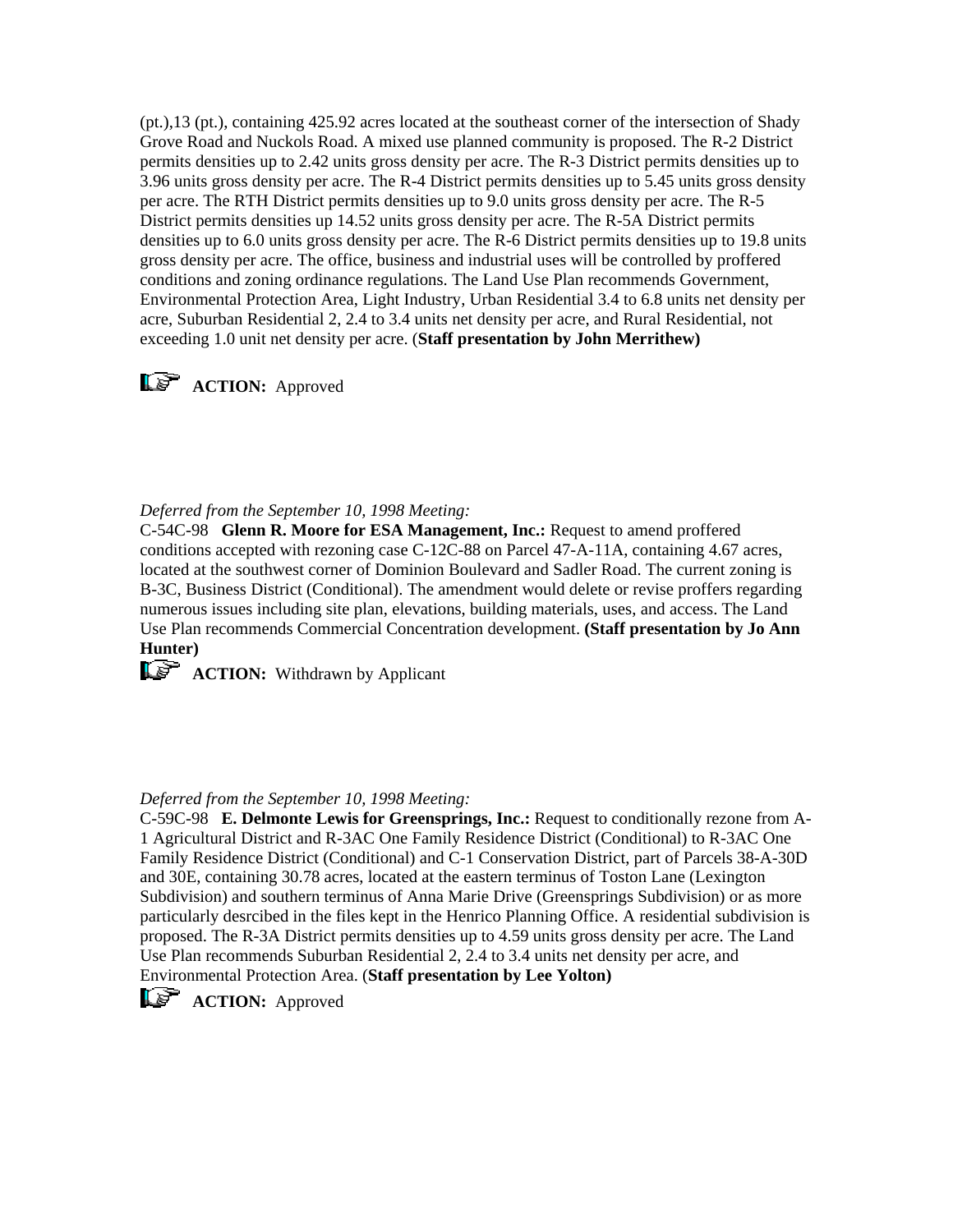C-61C-98 **Henry A. Shield:** Request to conditionally rezone from B-2 Business District to R-6C General Residence District (Conditional), Parcel 115-A-6A, containing 3.104 acres, located on the south line of Markel Road approximately 250' east of its intersection with Byrd Avenue and on the north line of Fitzhugh Avenue approximately 180' east of its intersection with Byrd Avenue. Apartments are proposed. The R-6 District permits densities up to 19.80 units gross density per acre. The Land Use Plan recommends Office and Environmental Protection Area. (**Staff presentation by Nancy Gardner)**

**ACTION:** Deferred to November 12, 1998

C-62C-98 **Jay M. Weinberg for Summit Properties Partnership, L.P.:** Request to amend proffered conditions accepted with rezoning case C-27C-98 on Parcels 36-A-45, 46, and 47, and part of Parcel 36-A-43, containing 35.18 acres, located at the northeast intersection of W. Broad Street (U.S. Route 250) and Old Gayton Road. The proposed amendment relates to road reservation, architectural treatment and orientation of the outparcel on the site. The site is zoned R-5C and R-6C General Residence Districts (Conditional), and B-3C Business District (Conditional). (**Staff presentation by John Merrithew)**

**LS** ACTION: Approved

C-63C-98 **Glenn R. Moore RealtiCorp, Inc.:** Request to conditionally rezone from A-1 Agricultural District, O-3C Office District (Conditional) and B-2C Business District (Conditional) to B-3C Business District (Conditional), Parcels 47-A-59, 48-A-39 through 43, 48- A-43A and 43B, 48-A-55, and 48-A-58 through 66, containing 26.20 acres located on the east line of Cox Road approximately 670' south of W. Broad Street. A mixed use commercial development is proposed. The use will be controlled by proffered conditions and zoning ordinance regulations. The Land Use Plan recommends Office and Commercial Concentration. (**Staff presentation by John Merrithew)**

**ACTION:** Deferred to December 10, 1998

C-64C-98 **Foster & Miller, P.C. for Brookhollow of Virginia:** Request to amend proffered conditions accepted with rezoning case C-31C-97 on part of Parcels 37-3-A-2B and 47-4-A-2, containing 5.71 acres, located at the northeast corner of Brookriver Drive and S & K Drive in the Brookhollow subdivision. The proposed amendment relates to retail use. The site is zoned M-1C Light Industrial District (Conditional). (**Staff presentation by Nancy Gardner)**

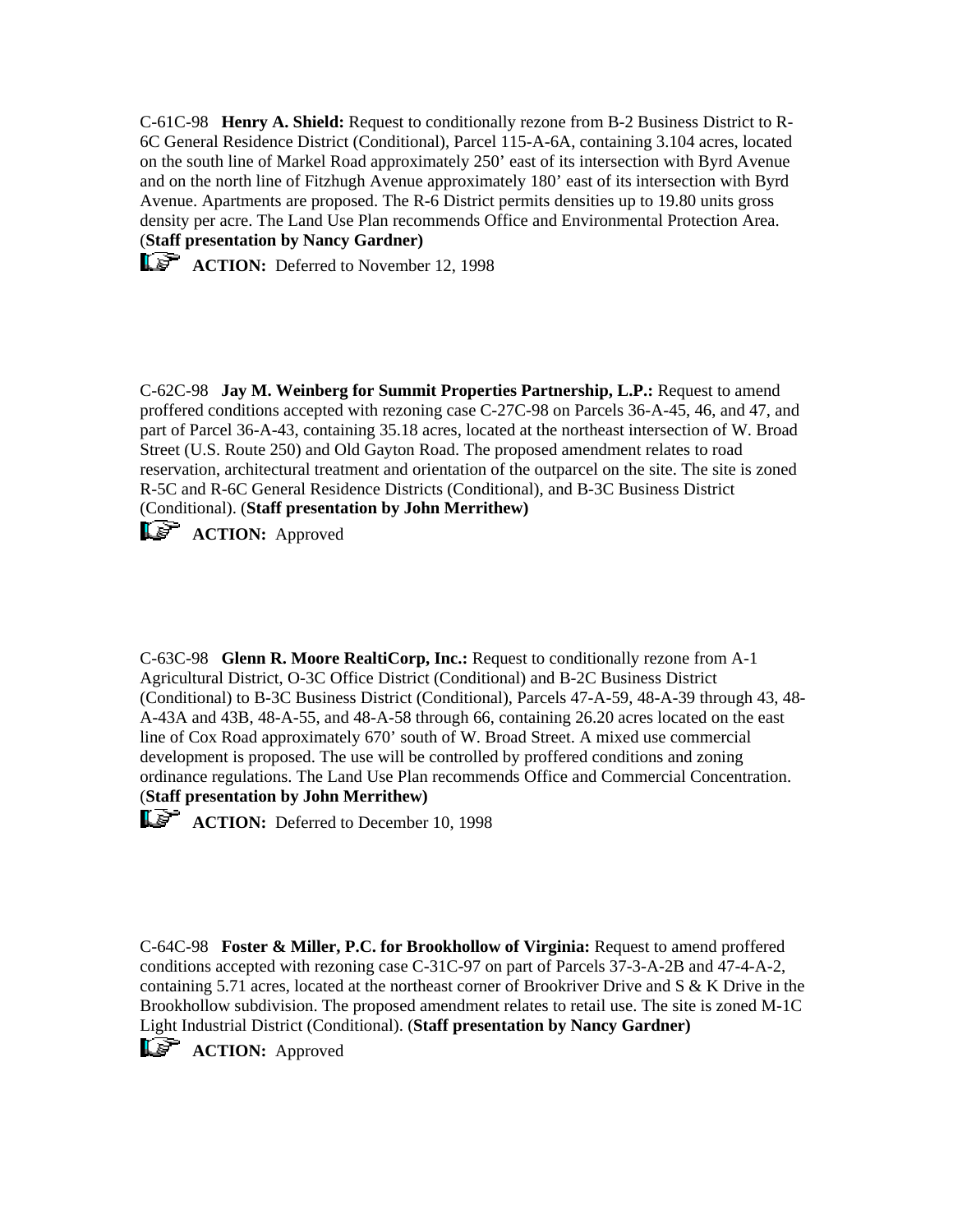P-23-98 **Gloria Freye for Triton PCS, Inc.:** Request for approval of a provisional use permit in accordance with Sections 24-95(a) and 24-122.1 of Chapter 24 of the County Code in order to construct, operate and maintain a communication tower up to 199' high and related equipment and improvements, on part of Parcel 47-A-59, containing 2,500 sq. ft., east of Interstate 64 between Cox Road and Old Cox Road (3600 Old Cox Road). The site is zoned A-1 Agricultural District. (**Staff presentation by Mark Bittner)**

**ACTION:** Deferred to November 12, 1998

TUCKAHOE:

P-36-98 **Paul Thompson for Rite Aid of Virginia:** Request for approval of a provisional use permit in accordance with Sections 24-122.1 and 24-58.2(a) of Chapter 24 of the County Code, in order to operate a retail pharmacy 24 hours a day on Parcel 100-A-21, containing 1.289 acres, located on the south line of Patterson Avenue (Route 6) at its intersection with Gayton Road (8935 Patterson Avenue). The site is zoned B-2 Business District. (**Staff presentation by Jo Ann Hunter)**

**ACTION:** Deferred to November 12, 1998

VARINA:

*Deferred from the September 10, 1998 Meeting:*

P-28-98 **Gloria Freye for Triton PCS, Inc.:** Request for approval of a provisional use permit in accordance with Sections 24-95(a) and 24-122.1 of Chapter 24 of the County Code in order to construct, operate and maintain a communication tower up to 199' high and related equipment and improvements, on part of Parcels 142-13-B-9 and 11, containing 2,500 sq. ft., located on the southwest line of Nine Mile Road, approximately 100' west of Battery Avenue (St. Johns Catholic Church property, 813 W. Nine Mile Road). The site is zoned R-2A and R-4 One-Family Residence Districts. (**Staff presentation by Lee Yolton)**



**ACTION:** Deferred to November 12, 1998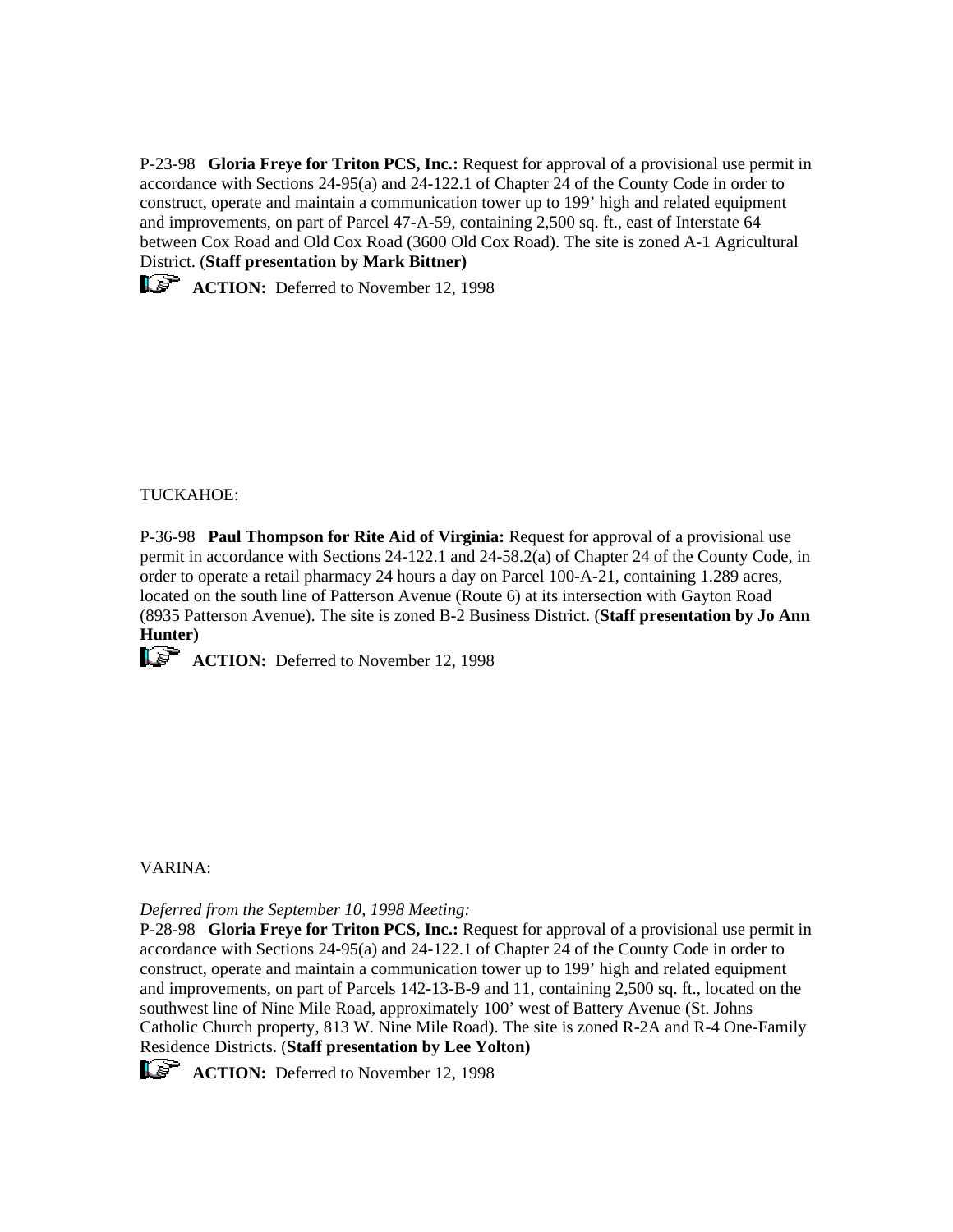C-55C-98 **Roy B. Amason:** Request to conditionally rezone from A-1 Agricultural District to B-3C Business District (Conditional), Parcel 260-A-36, containing 3.87 acres, located at the northeast corner of the intersection of New Market Road (Route 5) and Long Bridge Road. A business use is proposed. The use will be controlled by proffered conditions and zoning ordinance regulations. The Land Use Plan recommends Prime Agriculture. The site is also in the Airport Safety Overlay District. **(Staff presentation by Mark Bittner) Deferral requested to November 12, 1998.**

**ACTION:** Deferred to November 12, 1998

C-56C-98 **Roy B. Amason:** Request to conditionally rezone from A-1 Agricultural District to R-1C, R-2AC and R-4AC One Family Residence Districts (Conditional), R-5C and R-6C General Residence Districts (Conditional), O-2C Office District (Conditional), B-3C Business District (Conditional) and C-1 Conservation District, Parcels 240-A-17, 250-A-48, 49, and 51A, and 251- A-4A, containing 607.68 acres, generally located along the east line of Turner Road between New Market Road (Route 5) and Camp Holly Drive; along the north line of New Market Road (Route 5) from Turner Road to Camp Hill Road and from Kingsland Road to Long Bridge Road; along the northwest line of Long Bridge Road to its intersection with Yahley Mill Road and along the west side of Yahley Mill to the Virginia Power easement. A mixed use planned community is proposed. The R-1 District permits densities up to 1.74 units gross density per acre. The R-2A District permits densities up to 3.23 units gross density per acre. The R-4A District permits densities up to 5.62 units gross density per acre. The R-5 District permits densities up 14.52 units gross density per acre. The R-6 District permits densities up to 19.80 units gross density per acre. The office and business uses will be controlled by proffered conditions and zoning ordinance regulations. The Land Use Plan recommends Prime Agriculture and Environmental Protection Area. The site is also in the Airport Safety Overlay District. (**Staff presentation by Mark Bittner) Deferral requested to November 12, 1998.**



**ACTION:** Deferred to November 12, 1998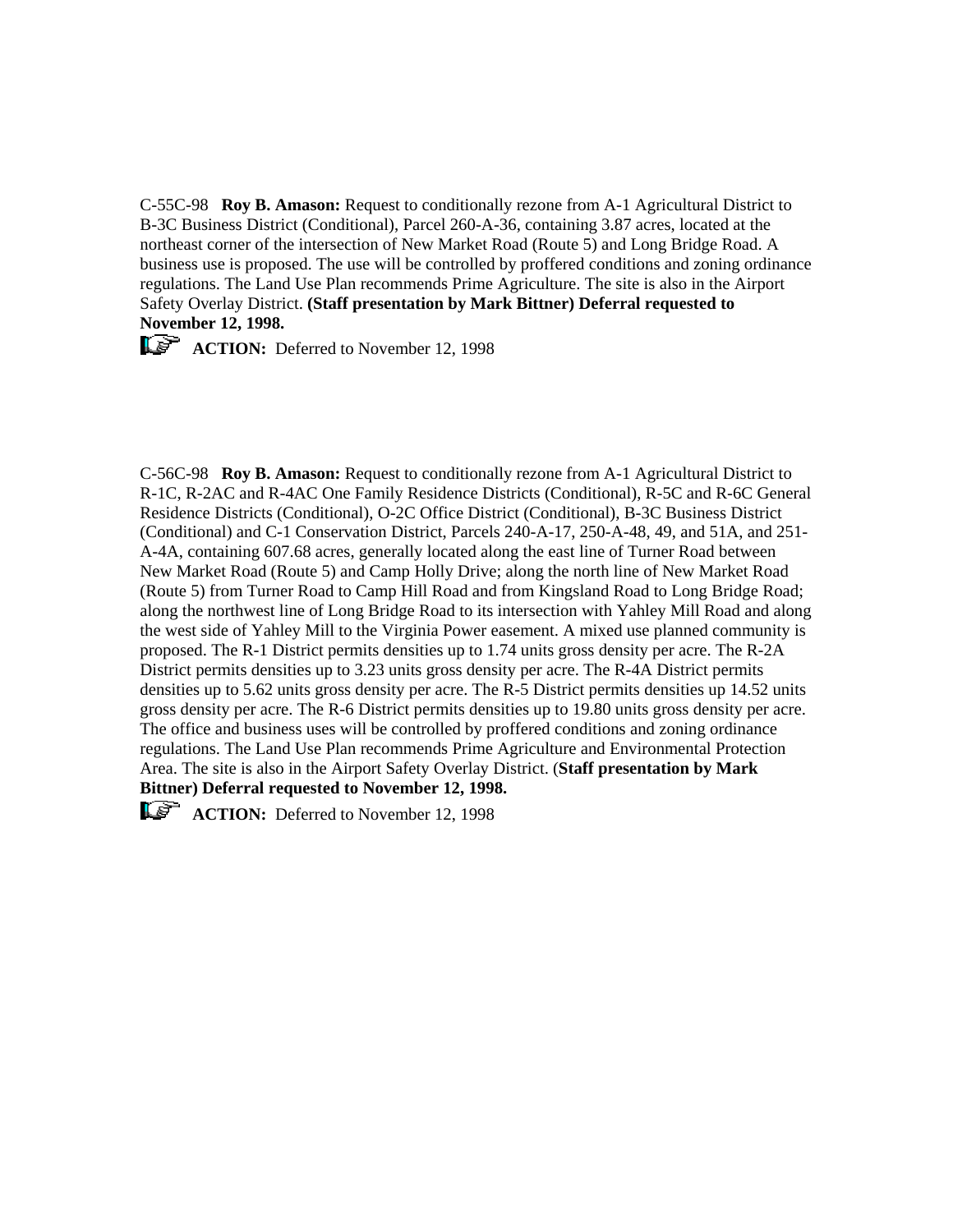## **BEGINNING AT 8:00 P.M.:**

## BROOKLAND:

*Deferred from the August 13, 1998 Meeting:*

P-21-98 **Gloria Freye for Triton PCS, Inc.:** Request for a provisional use permit in accordance with Sections 24-95(a) and 24-122.1 of Chapter 24 of the County Code in order to construct, operate and maintain a communication tower up to 199' high and related equipment and improvements, on part of Parcel 22-A-15, containing 2,500 sq. ft., located between the northern terminus of Brookley Road and the southern side of RF&P Park (10820 Brookley Road). The site is zoned A-1 Agricultural District. (**Staff presentation by Lee Yolton)**

**ACTION:** Withdrawn by Applicant

*Deferred from the September 10, 1998 Meeting:*

C-46C-98 **Andrew M. Condlin for Alva E. Kimrey:** Request to conditionally rezone from R-2A One Family Residence District to M-2C General Industrial District (Conditional), Parcel 31- A-17 and part of Parcels 31-A-14 and 15, containing 4.818 acres, located 233' west of Old Washington Highway approximately 30' north of its intersection with Cemetery Road. Storage for an adjacent steel fabrication yard is proposed. The use will be controlled by proffered conditions and zoning ordinance regulations. The Land Use Plan recommends Light Industry development. (**Staff presentation by Nancy Gardner) Deferral requested to November 12, 1998.** 

**ACTION:** Deferred to November 12, 1998

C-66C-98 **David T. D. Warriner for Beverly Health and Rehabilitation Services:** Request to amend proffered conditions accepted with rezoning case C-68C-96 on Parcel 21-A-8, containing 12.553 acres, located on the north side of Mountain Road approximately 680' east of Tiller Road. The proposed amendment relates to placement of a trash compactor, srceening wall and gates. The site is zoned R-6C General Residence District (Conditional). (**Staff presentation by Lee Yolton)**

**ACTION:** Approved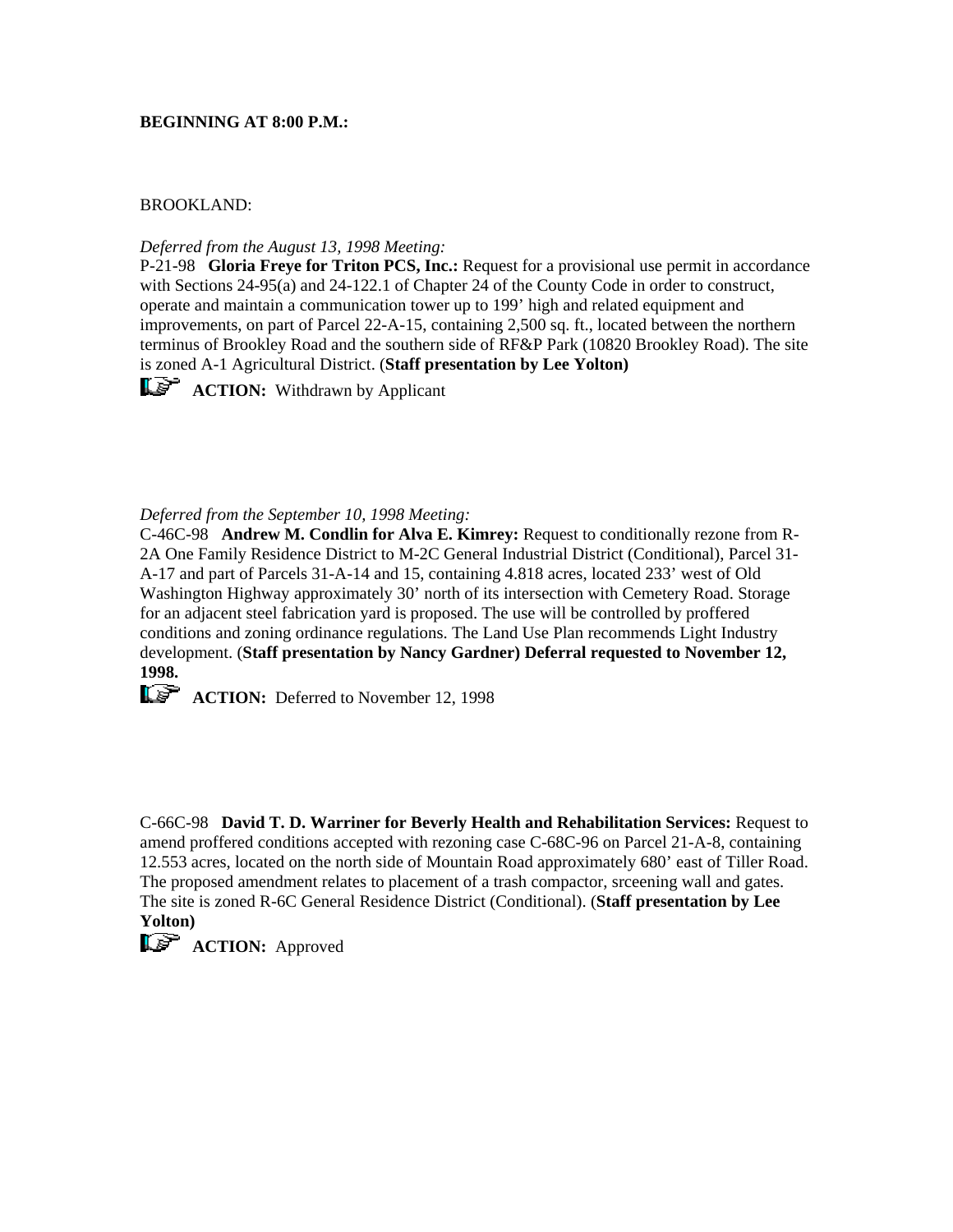C-67C-98 **Ralph L. Axselle, Jr. for SMP Limited Partnership:** Request to conditionally rezone from B-1 Business District to B-2C Business District (Conditional), Parcels 50-13-A-1, 2, and 4, and part of Parcel 50-13-A-3 (Staples Mill Plaza), containing 8.2 acres, located at the southeast corner of Staples Mill and Hungary Spring Roads. A shopping center is proposed. The use will be controlled by proffered conditions and zoning ordinance regulations. The Land Use Plan recommends Commercial Concentration. (**Staff presentation by Mark Bittner)**



# FAIRFIELD:

*Deferred from the September 10, 1998 Meeting:*

C-14C-98 **James Thornton for Virginia Center, Inc.:** Request to conditionally rezone from O-3C Office District (Conditional) to M-1C Light Industrial District (Conditional), part of Parcel 24-A-8D, containing approximately 61.74 acres, located on the east line of I-95 approximately 1,620' north of Virginia Center Parkway within the Virginia Center development. Light Industrial uses are proposed. The uses will be controlled by proffered conditions and zoning ordinance regulations. The Land Use Plan recommends Office development. (**Staff presentation by John Merrithew)**

**ACTION:** Deny

# *Deferred from the September 10, 1998 Meeting:*

C-40C-98 **Robert M. Atack for Atack Properties, Inc.:** Request to conditionally rezone from R-3AC and R-2AC One Family Residence Districts (Conditional) to RTH Residential Townhouse District (Conditional), part of Parcels 23-A-72A and 32-A-94, containing 18.08 acres, located adjacent to the western terminus of proposed J.E.B. Stuart Parkway and north of the terminus of Proposed Magnolia Ridge Drive. Townhomes or condominiums for sale are proposed. The RTH District permits densities up to 9.0 units gross density per acre. The Land Use Plan recommends Suburban Residential 1 development, 1.0 to 2.4 units net density per acre and Suburban Residential 2, 2.4 to 3.4 units net density per acre. (**Staff presentation by Lee Yolton) Deferral requested to November 12, 1998.**

**ACTION:** Deferred to November 12, 1998